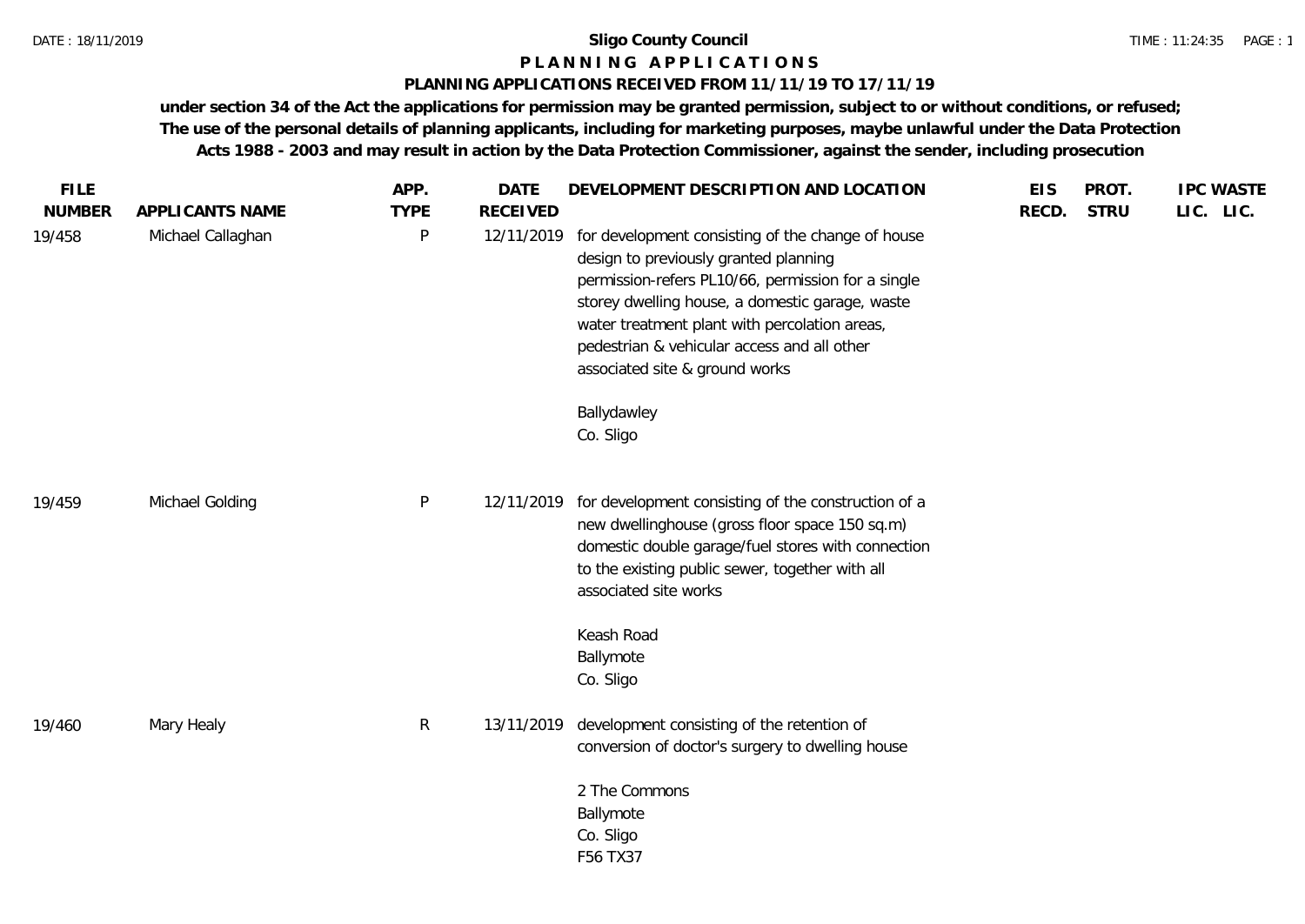#### **P L A N N I N G A P P L I C A T I O N S**

#### **PLANNING APPLICATIONS RECEIVED FROM 11/11/19 TO 17/11/19**

**under section 34 of the Act the applications for permission may be granted permission, subject to or without conditions, or refused; The use of the personal details of planning applicants, including for marketing purposes, maybe unlawful under the Data Protection Acts 1988 - 2003 and may result in action by the Data Protection Commissioner, against the sender, including prosecution**

| <b>FILE</b>             |                                   | APP.             | <b>DATE</b>                   | DEVELOPMENT DESCRIPTION AND LOCATION                                                                                                                                                                                                                                                                                                                                                                                   | <b>EIS</b> | PROT.       | <b>IPC WASTE</b> |
|-------------------------|-----------------------------------|------------------|-------------------------------|------------------------------------------------------------------------------------------------------------------------------------------------------------------------------------------------------------------------------------------------------------------------------------------------------------------------------------------------------------------------------------------------------------------------|------------|-------------|------------------|
| <b>NUMBER</b><br>19/461 | APPLICANTS NAME<br>Caroline Casey | <b>TYPE</b><br>R | <b>RECEIVED</b><br>14/11/2019 | development consisting of the following: (1)<br>Permission for retention of single storey playroom<br>extension (11m2) to rear of existing creche and                                                                                                                                                                                                                                                                  | RECD.      | <b>STRU</b> | LIC. LIC.        |
|                         |                                   |                  |                               | retention of change of use of first floor of property<br>from single residential unit (42m2) as previously<br>permitted under PD 4627 to creche with associated<br>works. (2) Permission to amend the terms of<br>current Planning Permission Reference PD 4627, by<br>removing Condition no. 2, so that the numbers of<br>children allowed to attend the creche is not limited<br>by condition or Planning Permission |            |             |                  |
|                         |                                   |                  |                               | Hopes and Dreams Montessori School<br>29 Cartron Heights<br>Sligo                                                                                                                                                                                                                                                                                                                                                      |            |             |                  |
| 19/462                  | Conal & Olivia O'Regan            | $\sf P$          | 14/11/2019                    | development consisting of (1) Demolition of the<br>existing dwelling house and sheds, (2)<br>Construction of a new two storey dwelling house<br>and single storey domestic garage together with all<br>associated site works                                                                                                                                                                                           |            |             |                  |
|                         |                                   |                  |                               | Main Street<br>Muckduff Td<br>Enniscrone<br>Co. Sligo                                                                                                                                                                                                                                                                                                                                                                  |            |             |                  |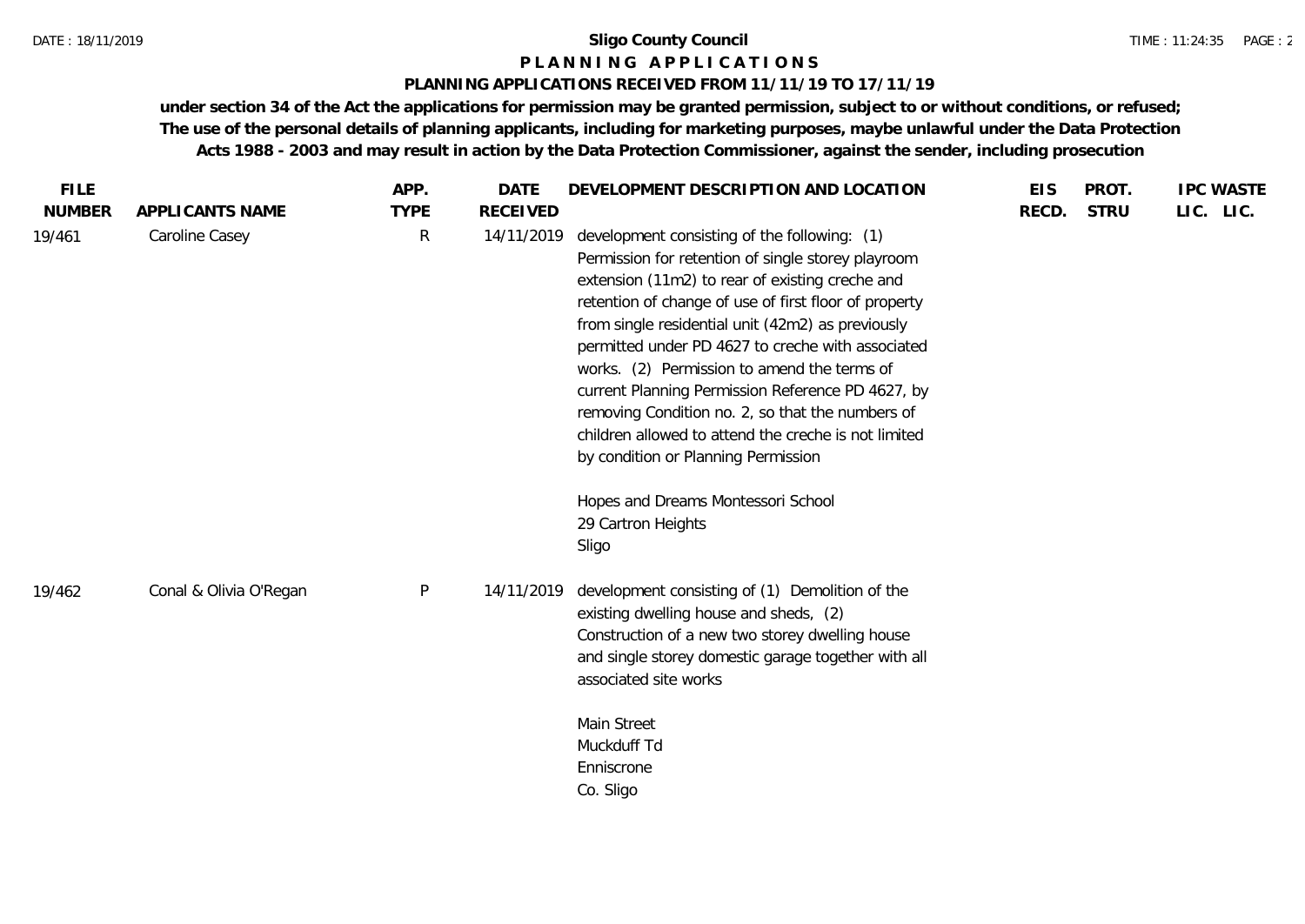### **P L A N N I N G A P P L I C A T I O N S**

#### **PLANNING APPLICATIONS RECEIVED FROM 11/11/19 TO 17/11/19**

**under section 34 of the Act the applications for permission may be granted permission, subject to or without conditions, or refused; The use of the personal details of planning applicants, including for marketing purposes, maybe unlawful under the Data Protection Acts 1988 - 2003 and may result in action by the Data Protection Commissioner, against the sender, including prosecution**

| <b>FILE</b>   |                     | APP.         | <b>DATE</b>     | DEVELOPMENT DESCRIPTION AND LOCATION               | <b>EIS</b> | PROT.       | <b>IPC WASTE</b> |
|---------------|---------------------|--------------|-----------------|----------------------------------------------------|------------|-------------|------------------|
| <b>NUMBER</b> | APPLICANTS NAME     | <b>TYPE</b>  | <b>RECEIVED</b> |                                                    | RECD.      | <b>STRU</b> | LIC. LIC.        |
| 19/463        | Danny Dwyer         | P            | 14/11/2019      | development consisting of the construction of a    |            |             |                  |
|               |                     |              |                 | detached two car domestic garage                   |            |             |                  |
|               |                     |              |                 | <b>Blennick Rock</b>                               |            |             |                  |
|               |                     |              |                 | Rosses Upper                                       |            |             |                  |
|               |                     |              |                 | Rosses Point                                       |            |             |                  |
|               |                     |              |                 | Co. Sligo F91 Y6ER                                 |            |             |                  |
| 19/464        | SPDD Properties Ltd | $\mathsf{P}$ | 15/11/2019      | development consisting of the completion of an     |            |             |                  |
|               |                     |              |                 | unfinished housing development on a site of 1.76   |            |             |                  |
|               |                     |              |                 | hectares forming part of the overall estate of     |            |             |                  |
|               |                     |              |                 | Aylesbury Park, Knappaghmore, Sligo. The           |            |             |                  |
|               |                     |              |                 | proposed development consisting of 34 no. terraced |            |             |                  |
|               |                     |              |                 | houses and 4 no. maisonettes, all ancillary site   |            |             |                  |
|               |                     |              |                 | development works, landscaping and boundary        |            |             |                  |
|               |                     |              |                 | treatments including the provision of public and   |            |             |                  |
|               |                     |              |                 | private open space. Previously granted permission  |            |             |                  |
|               |                     |              |                 | was for PL 17/63 which consisted of 27 no. houses  |            |             |                  |
|               |                     |              |                 | all at                                             |            |             |                  |
|               |                     |              |                 | Aylesbury Park                                     |            |             |                  |
|               |                     |              |                 | Knappaghmore Td                                    |            |             |                  |
|               |                     |              |                 | Co. Sligo                                          |            |             |                  |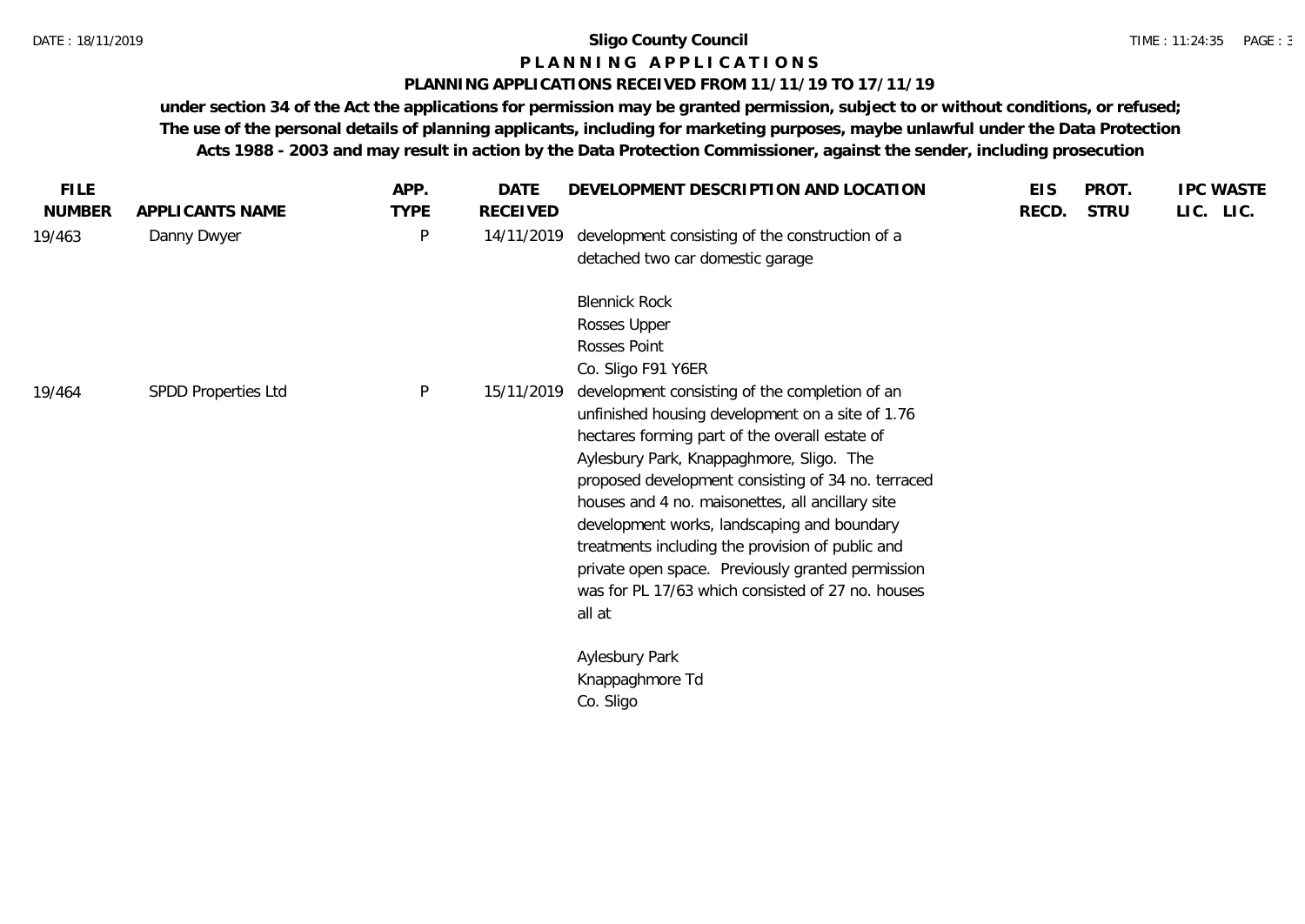#### **P L A N N I N G A P P L I C A T I O N S**

#### **PLANNING APPLICATIONS RECEIVED FROM 11/11/19 TO 17/11/19**

**under section 34 of the Act the applications for permission may be granted permission, subject to or without conditions, or refused; The use of the personal details of planning applicants, including for marketing purposes, maybe unlawful under the Data Protection Acts 1988 - 2003 and may result in action by the Data Protection Commissioner, against the sender, including prosecution**

| FILE.         |                 | APP.        | DATE       | DEVELOPMENT DESCRIPTION AND LOCATION                                                                                                                                                                                                                                                                                      | <b>EIS</b> | PROT.       | <b>IPC WASTE</b> |
|---------------|-----------------|-------------|------------|---------------------------------------------------------------------------------------------------------------------------------------------------------------------------------------------------------------------------------------------------------------------------------------------------------------------------|------------|-------------|------------------|
| <b>NUMBER</b> | APPLICANTS NAME | <b>TYPE</b> | RECEIVED   |                                                                                                                                                                                                                                                                                                                           | RECD.      | <b>STRU</b> | LIC. LIC.        |
| 19/465        | Justin Kelleher | $\sf P$     | 15/11/2019 | development consisting of (1) construct revised<br>extension to existing dwelling house which was<br>previously granted planning permission under PL<br>16/67; (2) carry out alerations and refurbishments<br>to existing dwelling house associated with the<br>proposed works, together with all ancillary site<br>works |            |             |                  |
|               |                 |             |            | Finnure<br>Dromard<br>Co. Sligo                                                                                                                                                                                                                                                                                           |            |             |                  |
|               | Total: 8        |             |            |                                                                                                                                                                                                                                                                                                                           |            |             |                  |

\*\*\* END OF REPORT \*\*\*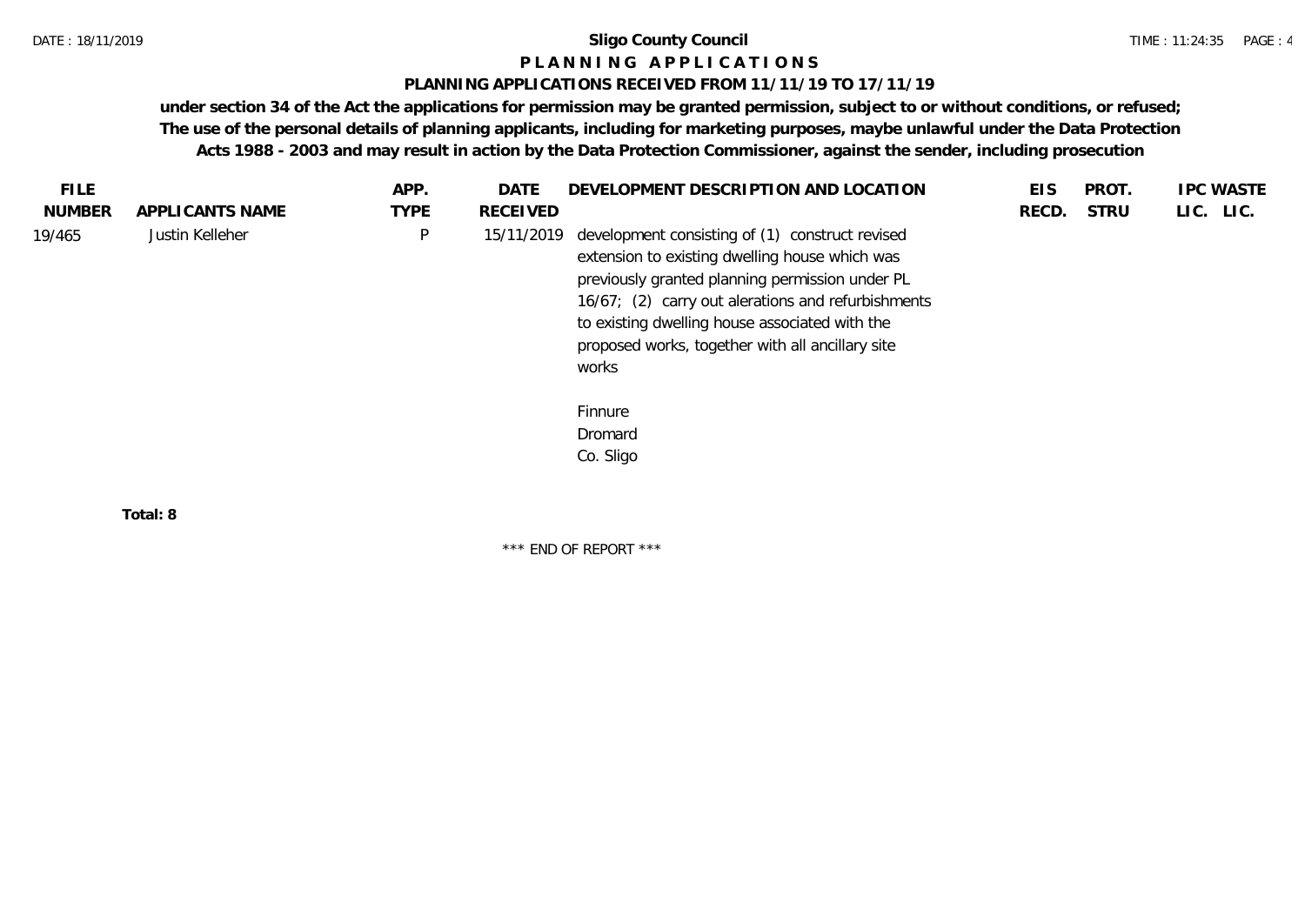# **P L A N N I N G A P P L I C A T I O N S**

#### **PLANNING APPLICATIONS GRANTED FROM 11/11/2019 TO 17/11/2019**

**in deciding a planning application the planning authority, in accordance with section 34(3) of the Act, has had regard to submissions or observations recieved in accordance with these Regulations;**

**The use of the personal details of planning applicants, including for marketing purposes, maybe unlawful under the Data Protection Acts 1988 - 2003 and may result in action by the Data Protection Commissioner, against the sender, including prosecution.**

| <b>FILE</b>   |                                     | APP.         | <b>DATE</b>     |                                                                                                                                                                                                                                                                                       | M.O.               | M.O.          |
|---------------|-------------------------------------|--------------|-----------------|---------------------------------------------------------------------------------------------------------------------------------------------------------------------------------------------------------------------------------------------------------------------------------------|--------------------|---------------|
| <b>NUMBER</b> | APPLICANTS NAME                     | <b>TYPE</b>  | <b>RECEIVED</b> | DEVELOPMENT DESCRIPTION AND LOCATION                                                                                                                                                                                                                                                  | <b>DATE</b>        | <b>NUMBER</b> |
| 19/180        | <b>Blackstar Management Limited</b> | $\mathsf{R}$ | 09/05/2019      | for development consisting of (1) Permission to retain<br>storage shed (119m2) and compound area (1500m2) for<br>the temporary storage of vehicles; (2) Permission for an<br>additional compound area (530m2) for the temporary<br>storage of vehicles, and all associated site works | 11/11/2019         | P657/19       |
|               |                                     |              |                 | Carrowgobbadagh<br>Co. Sligo                                                                                                                                                                                                                                                          |                    |               |
| 19/396        | Mary Josephine & Ciaran O'Connor    | P            | 23/09/2019      | for development consisting of the construction of a<br>slatted cubicle livestock unit with underground slurry<br>storage tank and carry out ancillary site developmnt<br>works at                                                                                                     | 14/11/2019 P665/19 |               |
|               |                                     |              |                 | Carns Td<br>Co. Sligo                                                                                                                                                                                                                                                                 |                    |               |
| 19/398        | James & Sarah Masterson             | P            | 24/09/2019      | for development consisting of the construction of a<br>dwelling house with a Wastewater Treatment System,<br>Tertiary Treatment System and distribution area                                                                                                                          | 14/11/2019         | P666/19       |
|               |                                     |              |                 | Aghagad<br>Grange<br>Co. Sligo                                                                                                                                                                                                                                                        |                    |               |
|               |                                     |              |                 |                                                                                                                                                                                                                                                                                       |                    |               |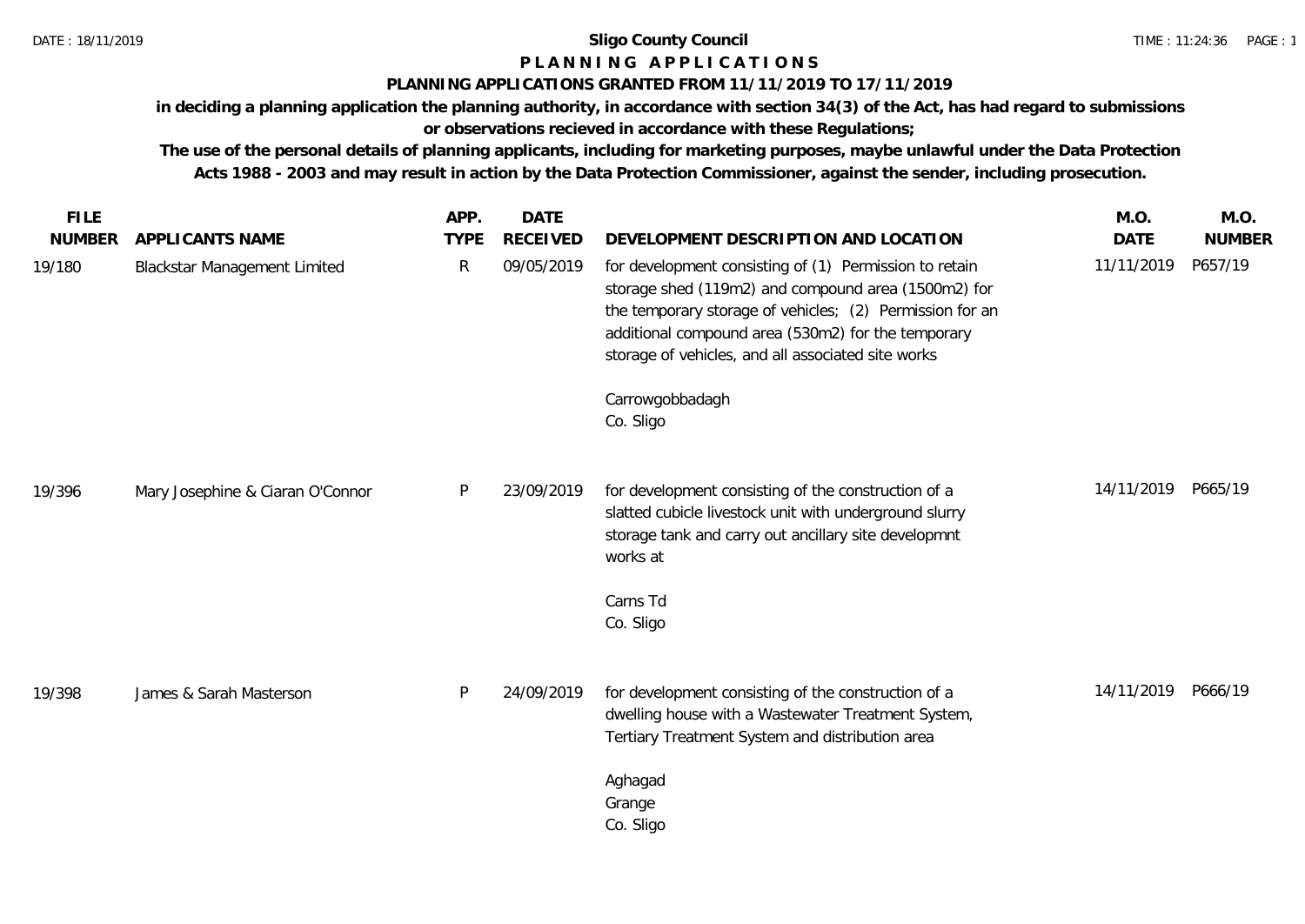# **P L A N N I N G A P P L I C A T I O N S**

# **PLANNING APPLICATIONS GRANTED FROM 11/11/2019 TO 17/11/2019**

**in deciding a planning application the planning authority, in accordance with section 34(3) of the Act, has had regard to submissions or observations recieved in accordance with these Regulations;**

**The use of the personal details of planning applicants, including for marketing purposes, maybe unlawful under the Data Protection Acts 1988 - 2003 and may result in action by the Data Protection Commissioner, against the sender, including prosecution.**

| <b>FILE</b>   |                    | APP.        | <b>DATE</b>     |                                                                                                                                                                                                                                                                                                                                                                                                                                                                                                                                          | M.O.        | M.O.          |
|---------------|--------------------|-------------|-----------------|------------------------------------------------------------------------------------------------------------------------------------------------------------------------------------------------------------------------------------------------------------------------------------------------------------------------------------------------------------------------------------------------------------------------------------------------------------------------------------------------------------------------------------------|-------------|---------------|
| <b>NUMBER</b> | APPLICANTS NAME    | <b>TYPE</b> | <b>RECEIVED</b> | DEVELOPMENT DESCRIPTION AND LOCATION                                                                                                                                                                                                                                                                                                                                                                                                                                                                                                     | <b>DATE</b> | <b>NUMBER</b> |
| 19/399        | Sligo Credit Union | P           | 25/09/2019      | for development consisting of A) Amendments to plan<br>and elevations as approved under planning ref: 19/82.<br>B) Change of use of existing annex circa 333m2 from<br>hotel/restaurant use to financial institution. C) and<br>associated site works to a protected structure no. 248 in<br>the Sligo and Environs Development Plan 2010 - 2016<br>Record of Protected Structures and NIAH Reg No.<br>32007020<br>The Clarence Hotel<br>Wine Street<br>Sligo                                                                            | 14/11/2019  | P668/19       |
| 19/400        | Hazel Maye         | P           | 25/09/2019      | for development consisting of the extension and<br>conversion of a 3 storey dwelling to 3 no. self-contained<br>apartments. Works to include: - A. Demolish existing flat<br>roof and lean-to extensions to rear and construct<br>3-storey extension. B. Refurbish existing 3-storey<br>dwelling and convert to 3 no. self-contained apartments,<br>comprising 1 no. 1-bed and 2 no. 2-bed - one apartment<br>per floor. C. Provide enclosed yard, lightwell, amenity<br>spaces, connection to existing services and associated<br>works | 13/11/2019  | P663/19       |
|               |                    |             |                 | 60 A John Street<br>Sligo                                                                                                                                                                                                                                                                                                                                                                                                                                                                                                                |             |               |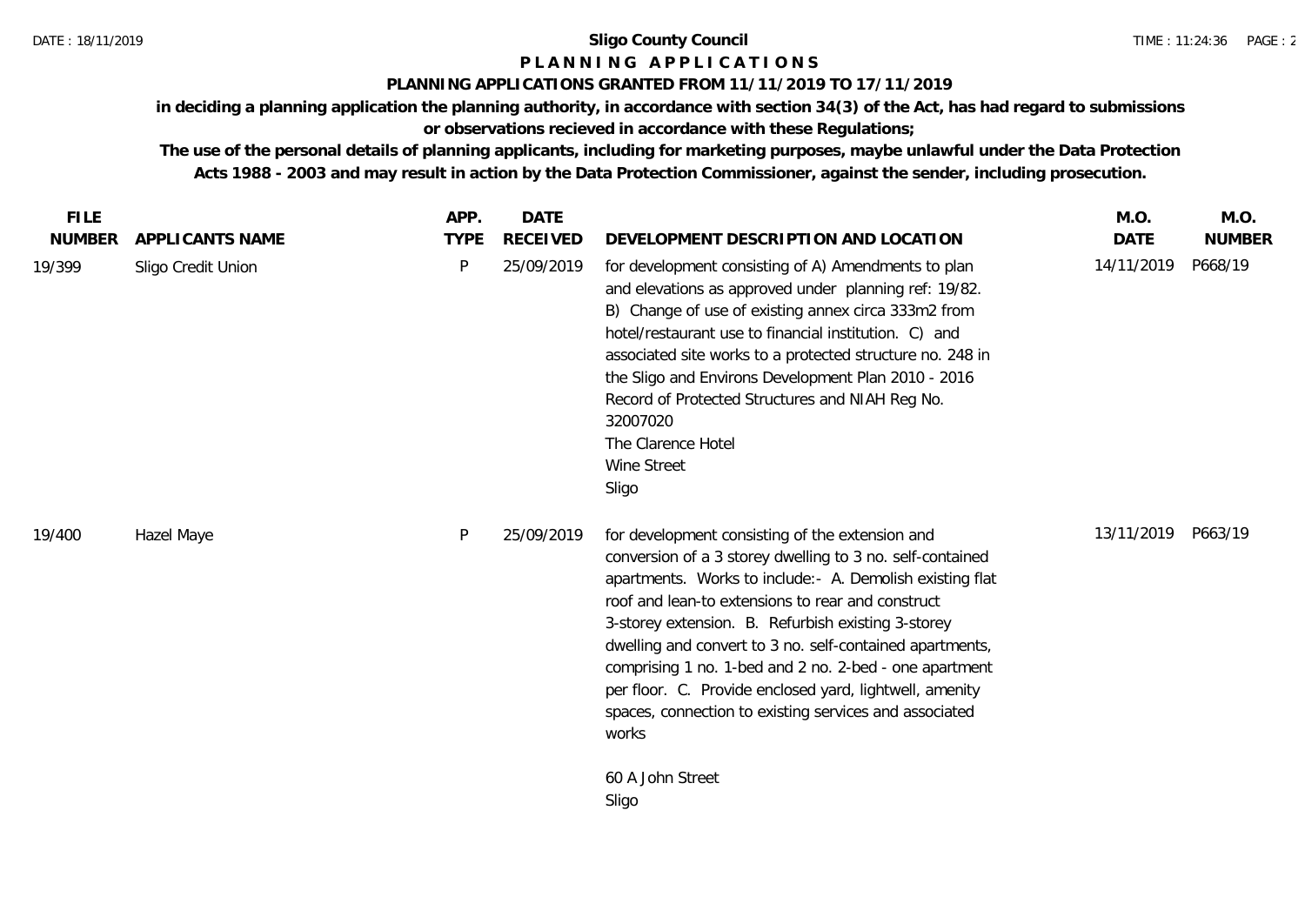# **P L A N N I N G A P P L I C A T I O N S**

#### **PLANNING APPLICATIONS GRANTED FROM 11/11/2019 TO 17/11/2019**

**in deciding a planning application the planning authority, in accordance with section 34(3) of the Act, has had regard to submissions or observations recieved in accordance with these Regulations;**

**The use of the personal details of planning applicants, including for marketing purposes, maybe unlawful under the Data Protection Acts 1988 - 2003 and may result in action by the Data Protection Commissioner, against the sender, including prosecution.**

| <b>FILE</b>   |                                                  | APP.         | <b>DATE</b>     |                                                                                                                                                                                                                                                    | M.O.               | M.O.          |
|---------------|--------------------------------------------------|--------------|-----------------|----------------------------------------------------------------------------------------------------------------------------------------------------------------------------------------------------------------------------------------------------|--------------------|---------------|
| <b>NUMBER</b> | APPLICANTS NAME                                  | <b>TYPE</b>  | <b>RECEIVED</b> | DEVELOPMENT DESCRIPTION AND LOCATION                                                                                                                                                                                                               | <b>DATE</b>        | <b>NUMBER</b> |
| 19/401        | Strategic Capital Investment Fund<br><b>ICAV</b> | $\mathsf{P}$ | 26/09/2019      | for development consisting of 1. Erection of associated<br>signage on the unit's facade. 2 Elevational alterations<br>and upgrade works. 3. All associated site works<br>necessary to facilitate the development                                   | 11/11/2019         | P659/19       |
|               |                                                  |              |                 | Unit W2<br>Quayside Shopping Centre<br>Wine Street<br>Sligo                                                                                                                                                                                        |                    |               |
| 19/403        | Brendan Burke                                    | P            | 27/09/2019      | for development consisting of the construction of a 4 bay<br>slatted shed with underground slurry storage tank along<br>with all associated site works                                                                                             | 14/11/2019 P667/19 |               |
|               |                                                  |              |                 | Kilboglashy<br>Ballisodare<br>Co. Sligo                                                                                                                                                                                                            |                    |               |
| 19/407        | Christine O'Carroll                              | P            | 30/09/2019      | for development to amend the terms of the current<br>Planning Permission Ref: PD 02/103, by removing<br>Condition No: 5, so that the numbers of children allowed<br>to attend the crèche is not limited by the condition or<br>Planning Permission | 11/11/2019         | P658/19       |
|               |                                                  |              |                 | Little Darlings Creche<br>31 Ashbury Lawn<br>Ballinode<br>Sligo                                                                                                                                                                                    |                    |               |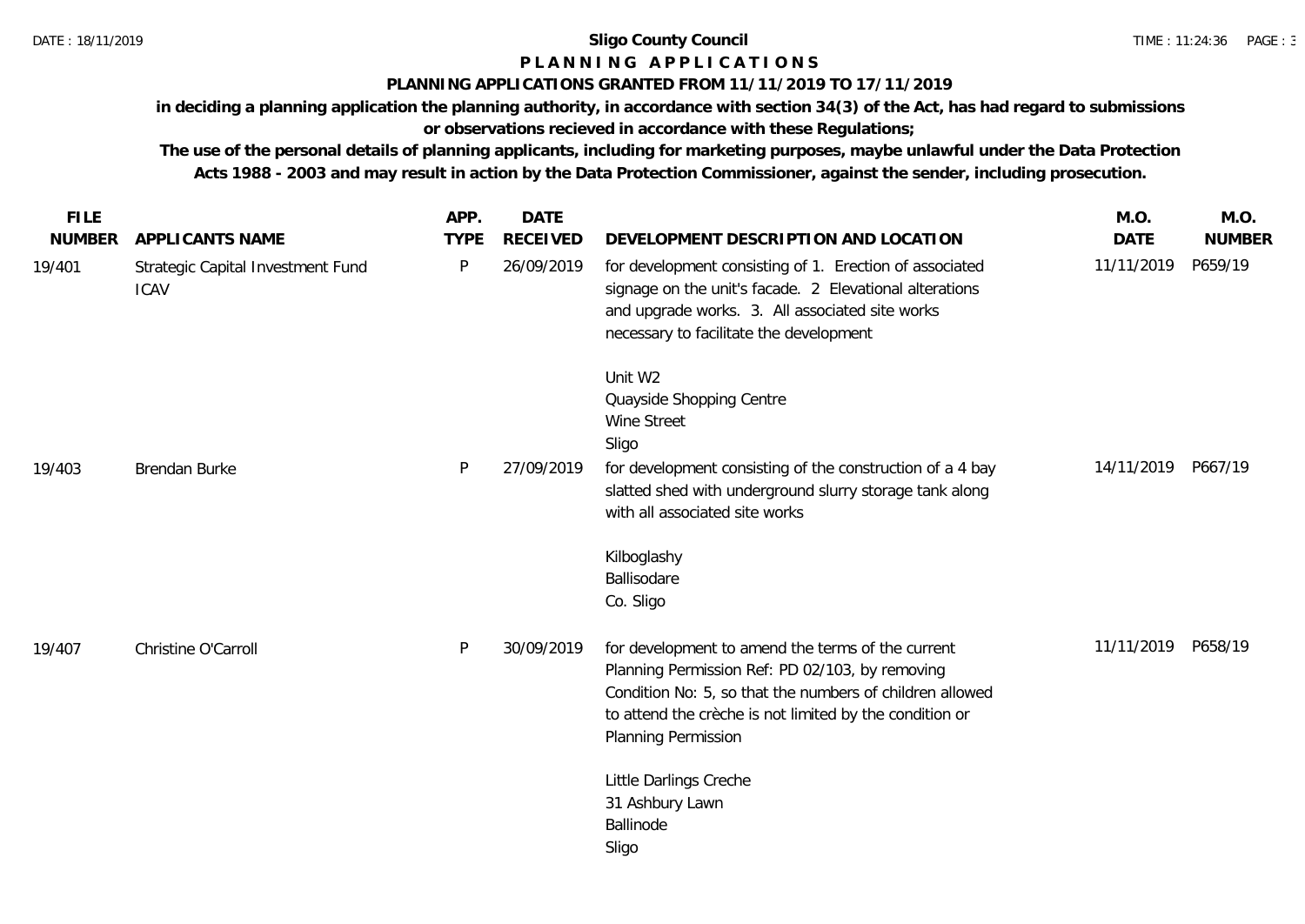# **P L A N N I N G A P P L I C A T I O N S**

#### **PLANNING APPLICATIONS GRANTED FROM 11/11/2019 TO 17/11/2019**

**in deciding a planning application the planning authority, in accordance with section 34(3) of the Act, has had regard to submissions or observations recieved in accordance with these Regulations;**

**The use of the personal details of planning applicants, including for marketing purposes, maybe unlawful under the Data Protection Acts 1988 - 2003 and may result in action by the Data Protection Commissioner, against the sender, including prosecution.**

|        |                        | APP  | $\lambda$ + $\tau$<br>– DA⊥⊾          |                                                              | M.C        | IVI.U         |
|--------|------------------------|------|---------------------------------------|--------------------------------------------------------------|------------|---------------|
| NUMBER | <b>APPLICANTS NAME</b> | TYPF | $\sqrt{2}$<br><b>RECEL</b><br>$V - 1$ | ' OPMENT DESCRIPTION AND L<br><b>LOCATION</b><br><b>DEVE</b> | <b>DAT</b> | <b>NUMBER</b> |

**Total: 8**

\*\*\* END OF REPORT \*\*\*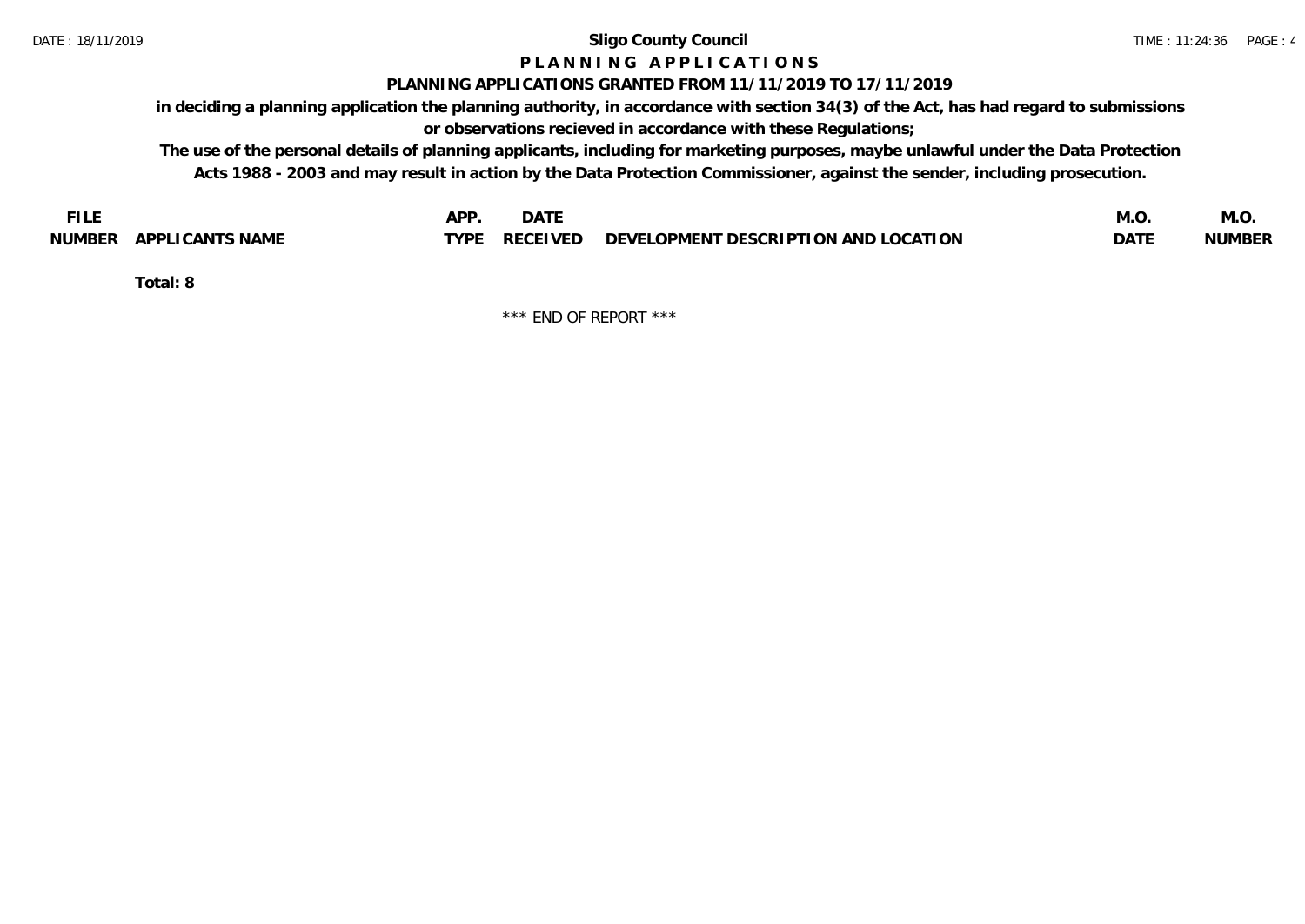## **P L A N N I N G A P P L I C A T I O N S**

#### **PLANNING APPLICATIONS REFUSED FROM 11/11/2019 TO 17/11/2019**

**in deciding a planning application the planning authority, in accordance with section 34(3) of the Act, has had regard to submissions or observations recieved in accordance with these Regulations;**

**The use of the personal details of planning applicants, including for marketing purposes, maybe unlawful under the Data Protection Acts 1988 - 2003 and may result in action by the Data Protection Commissioner, against the sender, including prosecution.**

| <b>FILE</b>   |                       | <b>ADD</b><br>¬ เ⊥ | $\Gamma$ $\Lambda$ $\Gamma$<br>DAI | OPMENT DESCRIPTION AND<br>$\sim$ $\sim$<br>)FVF' | IVI.U            | M.O           |
|---------------|-----------------------|--------------------|------------------------------------|--------------------------------------------------|------------------|---------------|
| <b>NUMBER</b> | LI CANTS NAME<br>APP' | <b>TYPF</b>        | <b>RECEIVED</b>                    | <b>LOCATION</b>                                  | DAT <sup>®</sup> | <b>NUMBEF</b> |

/

**Total: 0**

\*\*\* END OF REPORT \*\*\*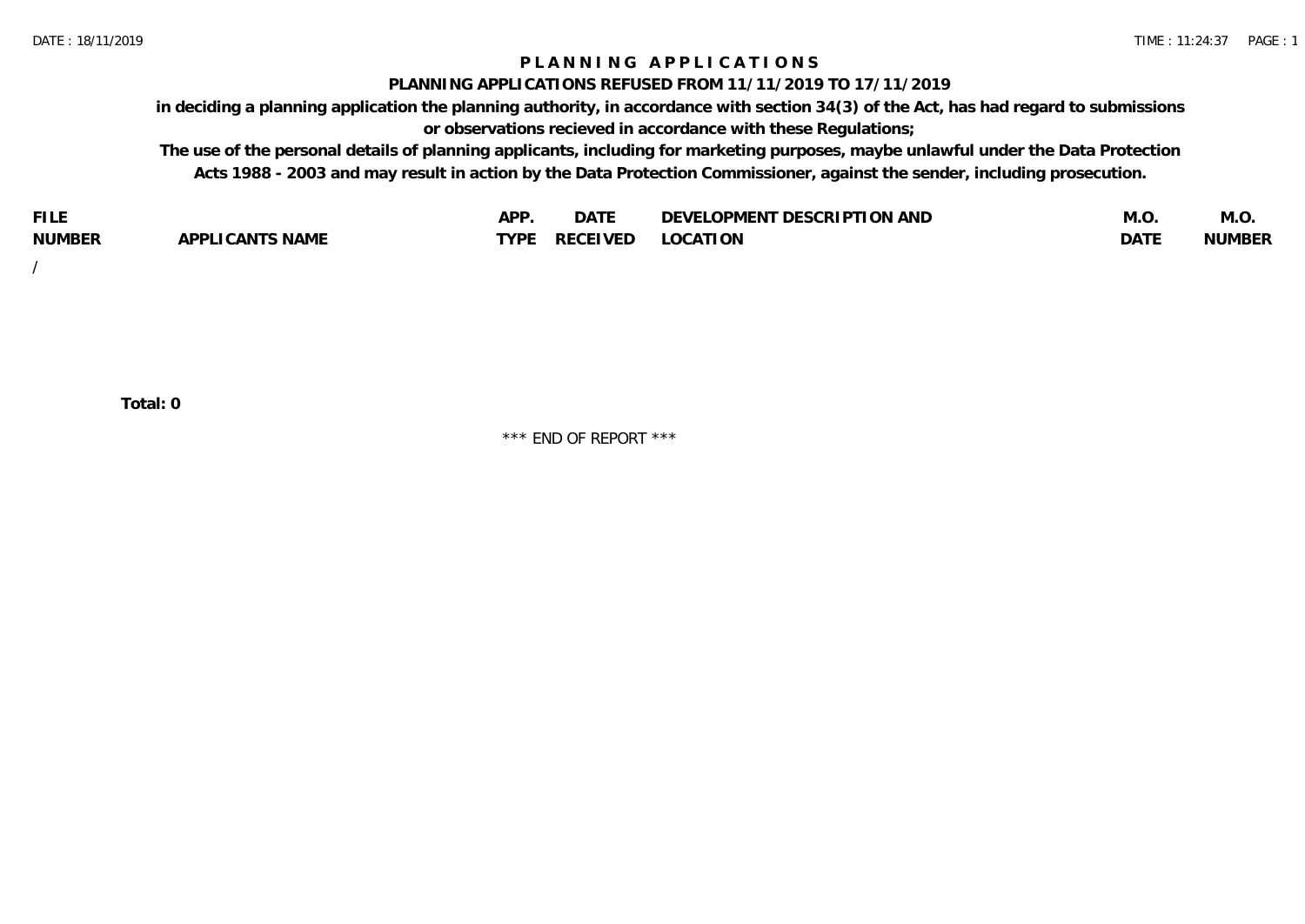# **A N B O R D P L E A N A L A APPEALS NOTIFIED FROM 11/11/2019 TO 17/11/2019**

| <b>FILE</b> | APPLI CANTS NAME   | APP         | DECISON     | L.A. DEVELOPMENT DESCRIPTION AND LOCATION | B.F         |
|-------------|--------------------|-------------|-------------|-------------------------------------------|-------------|
|             | NUMBER AND ADDRESS | <b>TYPF</b> | <b>DATE</b> | DEC.                                      | <b>DATE</b> |

**\*\*\*\*\*\*\*\*\*\*\*\* END OF REPORT \*\*\*\*\*\*\*\*\*\*\*\***